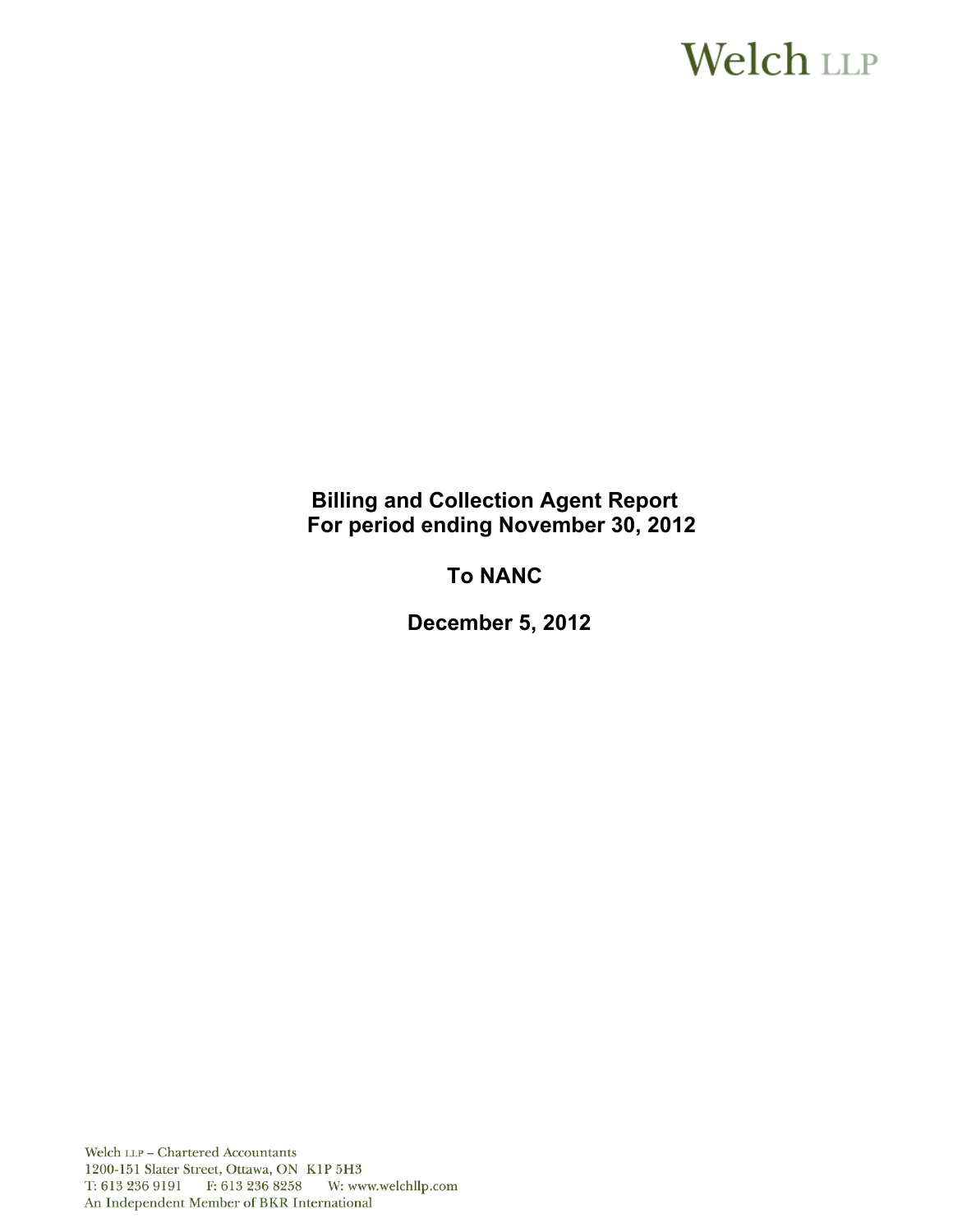### **NANPA FUND STATEMENT OF FINANCIAL POSITION NOVEMBER 30, 2012**

| <b>Assets</b>                                                             |           |                 |
|---------------------------------------------------------------------------|-----------|-----------------|
| Cash Balance in bank account                                              |           | \$<br>2,356,690 |
| Receivable from US Carriers                                               |           |                 |
| Receivable from Canada                                                    | 381,371   |                 |
| Receivable from Caribbean countries                                       | 3,607     |                 |
| Receivables forwarded to Treasury for collection                          | 93,473    |                 |
| Allowance for uncollectible accounts                                      | (235,000) | 243,451         |
| <b>Total assets</b>                                                       |           | 2,600,141       |
| Less: Accrued liabilities (see below for makeup)                          |           | (533, 702)      |
| <b>Fund balance</b>                                                       |           | \$<br>2,066,439 |
| Makeup of Accrued Liabilities (see following page for additional details) |           |                 |
| Welch LLP                                                                 | 23,443    |                 |
| Ernst & Young LLP - audit fee                                             | 40,000    |                 |
| <b>NEUSTAR Pooling 1K Block</b>                                           | 181,614   |                 |

NEUSTAR Pooling 1K Block 181,614 (181,614 ) and the set of the set of the set of the set of the set of the set o NEUSTAR Pooling - pANI administration 6,771 NEUSTAR NANP Administration 276,207 Data Collection Agent - USAC 5,667 \$ 533,702

**\*\*\*\*\*\*\*\*\*\*\*\*\*\*\*\*\*\*\*\*\*\*\*\*\*\*\*\*\*\*\*\*\*\*\*\*\*\*\*\*\*\*\*\*\*\*\*\*\*\*\*\*\*\*\*\*\*\*\*\*\*\*\*\*\*\*\*\*\*\*\*\*\*\*\*\*\***

The external fund audit was performed in November.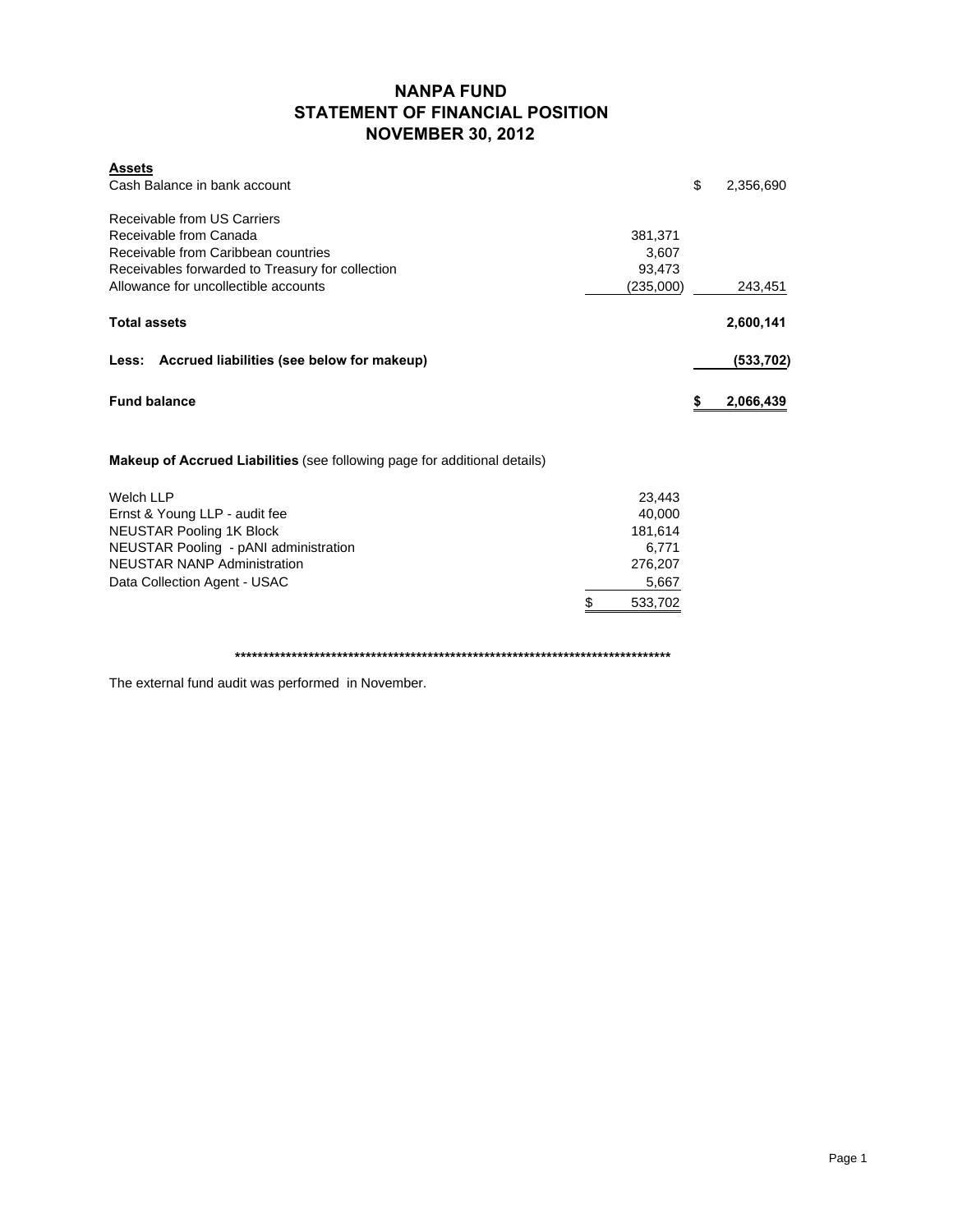#### **NANPA FUND FORECASTED STATEMENT OF CHANGES IN FUND BALANCE JULY 2012 TO JUNE 2013**

|                                               |            | Actual                 |                        |                        |                      |                          |                      |                     |                       | <b>Budgeted</b>          |                       |                          |                          | Variance between        |                   |                                                |
|-----------------------------------------------|------------|------------------------|------------------------|------------------------|----------------------|--------------------------|----------------------|---------------------|-----------------------|--------------------------|-----------------------|--------------------------|--------------------------|-------------------------|-------------------|------------------------------------------------|
|                                               |            | <b>Jul-12</b>          | <b>Aug-12</b>          | Sep-12                 | Oct-12               | <b>Nov-12</b>            | Dec-12               | $Jan-13$            | Feb-13                | <b>Mar-13</b>            | Apr-13                | $May-13$                 | Jun-13                   | <b>Total</b>            | <b>Budget</b>     | forecasted results and<br>budget at June 30/13 |
| Revenue<br><b>International Contributions</b> |            |                        |                        |                        |                      |                          |                      |                     |                       |                          |                       |                          |                          |                         |                   |                                                |
| Canada<br>Caribbean countries                 | (1)<br>(1) | 13,106<br>16,290       | 6,553<br>$\sim$        | 6,553<br>$\sim$        | 6,553<br>$\sim$      | 6,553<br>$\sim$          | 6,553<br>$\sim$      | 6,553<br>$\sim$     | 6,553<br>$\sim$       | 6,552<br>$\sim$          | 6,552<br>$\sim$       | 6,552<br>$\sim$          | $\sim$                   | 78,633<br>16,290        | 78,633<br>16,290  | $\sim$ $\sim$                                  |
| <b>Total International Contributions</b>      |            | 29,396                 | 6,553                  | 6,553                  | 6,553                | 6,553                    | 6,553                | 6,553               | 6,553                 | 6,552                    | 6,552                 | 6,552                    | $\overline{\phantom{a}}$ | 94,923                  | 94,923            |                                                |
| Domestic Contributions - US carriers          | (1)        | 2,813,096              | 229,900                | 237,022                | 239,136              | 238,943                  | 238,988              | 238,988             | 238,988               | 238,988                  | 238,988               | 238,988                  |                          | 5,192,025               | 5,139,392         | 52,633                                         |
| Late filing fees for Form 499A                | (2)        | 1,900                  | 3,100                  | 3,000                  |                      | 400)                     |                      |                     |                       |                          |                       |                          | 85,000                   | 86,400                  | 85,000            | 1,400                                          |
| Interest income                               | (3)        | 1,017                  | 589                    | 1,093                  | 759                  | 767                      | 500                  | 500                 | 500                   | 500                      | 500                   | 500                      | 500                      | 7,725                   | 6,000             | 1,725                                          |
| <b>Total revenue</b>                          |            | 2,845,409              | 233,942                | 247,668                | 246,448              | 245,863                  | 246,041              | 246,041             | 246,041               | 246,040                  | 246,040               | 246,040                  | 85,500                   | 5,381,073               | 5,325,315         | 55,758                                         |
| <b>Expenses</b>                               |            |                        |                        |                        |                      |                          |                      |                     |                       |                          |                       |                          |                          |                         |                   |                                                |
| <b>NANPA Administration</b>                   | (4), (7)   | 276,207                | 276,207                | 278,756                | 279,757              | 276,207                  | 276,207              | 276,207             | 276,207               | 276,207                  | 160,804               | 160,804                  | 160,804                  | 2,974,374               | 1,632,000         | 1,342,374                                      |
| 1K Block Pooling Administration               | (4), (8)   | 181,614                | 197,851                | 181,614                | 181,614              | 181,614                  | 181,614              | 181,614             | 181,614               | 181,614                  | 181,614               | 181,614                  | 181,614                  | 2,195,605               | 2,179,368         | 16,237                                         |
| pANI                                          | (9)        | 74,935                 | 38,000                 | 6,771                  | 6,771                | 6,771                    | 6,771                | 6,771               | 6,771                 | 6,771                    | 6,771                 | 6,771                    | 6,771                    | 180,645                 | 214,260           | 33,615                                         |
| <b>Billing and Collection</b>                 |            |                        |                        |                        |                      |                          |                      |                     |                       |                          |                       |                          |                          |                         |                   |                                                |
| Welch LLP<br>Data Collection Agent            | (4)<br>(5) | 23,443<br>5,042        | 23,443<br>4,518        | 23,443<br>4,445        | 23,443<br>4,420      | 23,443<br>4,268          | 23,443<br>5,667      | 23,443<br>5,667     | 23,443<br>5,667       | 23,443<br>5,666          | 23,443<br>5,666       | 23,443<br>5,666          | 23,444<br>5,666          | 281,317<br>62,358       | 281,317<br>68,000 | 5,642                                          |
| <b>Annual Operations Audit</b>                | (6)        | $\sim$                 | $\sim$                 | 40,000                 | $\sim$               | $\sim$                   | $\sim$               | $\sim$              | $\sim$                | $\sim$                   | $\sim$                |                          | $\sim$                   | 40,000                  | 40,000            |                                                |
| <b>Bank Charges</b>                           | (10)       | 1,471                  | 5,795                  | 4,424                  | 4.099                | 3,905                    | 1,925                | 1,925               | 1,925                 | 1,925                    | 1,925                 | 1,925                    | 1,925                    | 33,169                  | 23,100            | 10,069                                         |
| <b>Carrier Audits</b>                         | (11)       | $\sim$                 | $\sim$                 | $\sim$                 |                      | $\overline{\phantom{a}}$ |                      | $\sim$              | 300,000               | $\overline{\phantom{a}}$ | $\sim$                | $\overline{\phantom{a}}$ | $\overline{\phantom{a}}$ | 300,000                 | 300,000           |                                                |
| Bad debt expense                              | (12)       | 310                    | 21,532                 | 24,632                 | 991)                 | 13,014                   | 3,333                | 3,333               | 3,333                 | 3,333                    | 3,333                 | 3,333                    | 3,333                    | 38,764                  | 40,000            | 1,236                                          |
| <b>Total expenses</b>                         |            | 563,022                | 524,282                | 564,085                | 499,113              | 509,222                  | 498,960              | 498,960             | 798,960               | 498,959                  | 383,556               | 383,556                  | 383,557                  | 6,106,232               | 4,778,045         | 1,328,187                                      |
| Net revenue (expenses)                        |            | 2,282,387              | 290,340)               | 316,417)               | 252,665)             | 263,359)                 | 252,919)             | 252,919)            | 552,919)              | 252,919)                 | 137,516)              | 137,516) (               | 298,057)                 | 725,159)                | 547,270           | 1,272,429)                                     |
| Opening fund balance                          |            | 906,833                | 3,189,220              | 2,898,880              | 2,582,463            | 2,329,798                | 2,066,439            | 1,813,520           | 1,560,601             | 1,007,682                | 754,763               | 617,247                  | 479,731                  | 906,833                 | 952,730           | 45,897                                         |
| <b>Closing fund balance</b>                   |            | 3,189,220              | 2,898,880              | 2,582,463              | 2,329,798            | 2,066,439                | 1,813,520            | 1,560,601           | 1,007,682             | 754,763                  | 617,247               | 479,731                  | 181,674                  | 181,674                 | 1,500,000         | 1,318,326                                      |
| Fund balance makeup:                          |            |                        |                        |                        |                      |                          |                      |                     |                       |                          |                       |                          |                          |                         |                   |                                                |
| Contingency<br>Surplus                        |            | 1,500,000<br>1,689,220 | 1,500,000<br>1,398,880 | 1,500,000<br>1,082,463 | 1,500,000<br>829,798 | 1,500,000<br>566.439     | 1,500,000<br>313,520 | 1,500,000<br>60,601 | 1,500,000<br>492,318) | 1,500,000<br>745,237)    | 1.500.000<br>882,753) | 1,500,000<br>1,020,269)  | 1,500,000<br>1,318,326)  | 1,500,000<br>1,318,326) | 1,500,000         |                                                |
|                                               |            | 3,189,220              | 2,898,880              | 2,582,463              | 2,329,798            | 2,066,439                | 1,813,520            | 1,560,601           | 1,007,682             | 754,763                  | 617,247               | 479,731                  | 181,674                  | 181,674                 | 1.500.000         |                                                |

**(8)** No commentary

#### **Assumptions: Reconciliation of forecast at June 30, 2013 to budget**

| (1) The US carrier contributions for the period from July 2012 to June 2013 and the International contributions are based upon actual billings.                        | Budgeted fund balance at June 30/13 - contingency                            | 1,500,000   |
|------------------------------------------------------------------------------------------------------------------------------------------------------------------------|------------------------------------------------------------------------------|-------------|
| (2) These fees represent the \$100 late filing fee charged to those companies that do not file the Form 499A by the due date.                                          | Decrease in fund balance between budget period (February 2012) and June 2012 | (45, 897)   |
| (3) Interest income projections are estimates                                                                                                                          | Additional billings over estimate from budget                                | 52,633      |
| (4) The cost for 1K Block Pooling is based on a contract extension in force up to February 14, 2013.<br>The cost of NANPA Administration is based on the new contract. | Late filing fees (reversal) for Form 499A                                    | 1,400       |
| The cost of B&C Agent is based on the interim contract with Welch LLP in force until December 31, 2012.                                                                | Over estimate of interest earned to date compared to budget                  | 1,725       |
| (5) The expense for the Data Collection Agent is based on estimate of costs by USAC for the 2012 calendar year.                                                        | NANP Admin - difference between budget and actual contract awarded           | (1.342.374) |
| (6) The estimated cost for the annual operations audit performed by Ernst & Young LLP is \$40,000.                                                                     | NANP Admin - change orders issued                                            |             |
| (7) No commentary                                                                                                                                                      | Additional billings from B & C Agent due to renewal of contract              |             |
| (8) No commentary                                                                                                                                                      | Data Collection fees - Adiustment to actual from budget                      | 5,642       |
| (9) The cost of ongoing permanent pANI administration is based on a 6-month fixed fee of \$40,628                                                                      | Bad debts - Adjustment to actual from budget                                 | 1,236       |
| (10) Bank fees are an expense to the Fund.                                                                                                                             | Pooling change orders                                                        | (16, 237)   |
| (11) The budget allowed \$300,000 for carrier audits.                                                                                                                  | Carrier audits that will not be performed                                    |             |
| (12) The allowance covers all accounts considered potentially uncollectible at November 30, 2012.                                                                      | Permanent pANi - Adjustment to actual from budget                            | 33,615      |
|                                                                                                                                                                        | Bank fees - Adjustment to actual from budget                                 | (10,069)    |
|                                                                                                                                                                        | Forecasted fund balance at June 30/13                                        | 181,674     |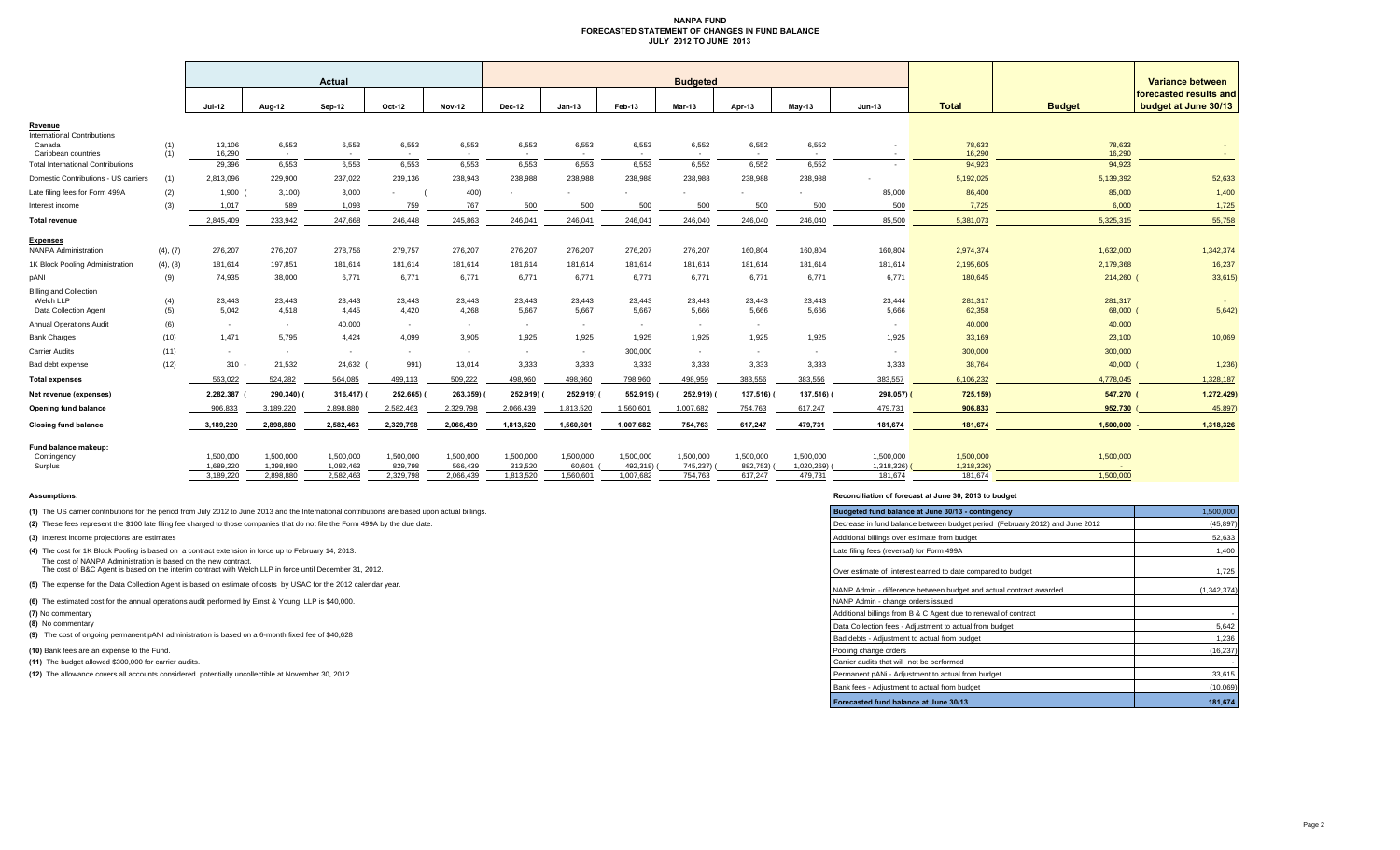#### **CURRENT AND FORECASTED LIABILITIES**

|                                                                                                                 |               |               |                                     | Current |         |               |         |         |         |         |
|-----------------------------------------------------------------------------------------------------------------|---------------|---------------|-------------------------------------|---------|---------|---------------|---------|---------|---------|---------|
|                                                                                                                 |               |               |                                     | Nov 12  | Dec-12  | <u>Jan-13</u> | Feb-13  | Mar-13  | Apr 13  | May-13  |
| <b>NEUSTAR - NANPA Administration contract</b>                                                                  |               |               |                                     | 276,207 | 276,207 | 276,207       | 276,207 | 276,207 | 160,804 | 160,804 |
| - Payment authorized by the FCC in November<br>October 2012                                                     | 278,756       |               |                                     |         |         |               |         |         |         |         |
| - Authorization by the FCC has not been received for payment                                                    |               |               |                                     |         |         |               |         |         |         |         |
| November 2012                                                                                                   |               | \$            | 276,207<br>$\sim$                   |         |         |               |         |         |         |         |
|                                                                                                                 |               | \$            | 276,207                             |         |         |               |         |         |         |         |
| <b>NEUSTAR - Block Pooling contract</b>                                                                         |               |               |                                     | 181,614 | 181,614 | 181,614       | 181,614 | 181,614 | 181,614 | 181,614 |
| - Payment authorized by the FCC in November<br>October 2012                                                     | \$<br>181,614 |               |                                     |         |         |               |         |         |         |         |
| - Authorization by the FCC has not been received for payment<br>November 2012                                   |               | \$            | 181,614                             |         |         |               |         |         |         |         |
|                                                                                                                 |               | \$            | $\overline{\phantom{a}}$<br>181,614 |         |         |               |         |         |         |         |
| Welch LLP - Billing & Collection Agent                                                                          |               |               |                                     | 23,443  | 23,443  | 23,443        | 23,443  | 23,443  | 23,443  | 23,443  |
| - Payment authorized by the FCC in November                                                                     |               |               |                                     |         |         |               |         |         |         |         |
| October 2012                                                                                                    | 23,443        |               |                                     |         |         |               |         |         |         |         |
| - Authorization by the FCC has not been received for payment                                                    |               |               |                                     |         |         |               |         |         |         |         |
| November 2012                                                                                                   |               | \$            | 23,443                              |         |         |               |         |         |         |         |
|                                                                                                                 |               | \$            | 23,443                              |         |         |               |         |         |         |         |
| <b>USAC - Data Collection Agent</b><br>- Payment authorized by the FCC in November                              |               |               |                                     | 5,667   | 5,667   | 5,667         | 5,667   | 5,666   | 5,666   | 5,666   |
| October 2012                                                                                                    | 4,268         |               |                                     |         |         |               |         |         |         |         |
| - Authorization by the FCC has not been received for payment                                                    |               |               |                                     |         |         |               |         |         |         |         |
| November 2012                                                                                                   |               | \$            | 5,667                               |         |         |               |         |         |         |         |
| <b>Carrier audits</b>                                                                                           |               |               |                                     |         |         |               | 300,000 |         |         |         |
| Ernst & Young LLP- Annual operations audit                                                                      |               |               |                                     | 40,000  |         |               |         |         |         |         |
| -Authorization by the FCC has not been received for payment<br>Audit fee accrual for the 2011/2012 fiscal audit |               | \$            | 40,000                              |         |         |               |         |         |         |         |
|                                                                                                                 |               |               |                                     | 6,771   |         | 6,771         | 6,771   | 6,771   | 6,771   | 6,771   |
| <b>NEUSTAR - pANI administration</b>                                                                            |               |               |                                     |         | 6,771   |               |         |         |         |         |
| - Payment authorized by the FCC in November<br>October 2012                                                     | 6,771         |               |                                     |         |         |               |         |         |         |         |
|                                                                                                                 |               |               |                                     |         |         |               |         |         |         |         |
| - Authorization by the FCC has not been received for payment<br>November 2012                                   |               | $\frac{1}{2}$ | 6,771                               |         |         |               |         |         |         |         |
|                                                                                                                 |               |               |                                     |         |         |               |         |         |         |         |
| <b>Bank Fees</b>                                                                                                |               |               |                                     |         | 1,925   | 1,925         | 1,925   | 1,925   | 1,925   | 1,925   |
| <b>Total</b>                                                                                                    |               |               |                                     | 533,702 | 495,627 | 495,627       | 795,627 | 495,626 | 380,223 | 380,223 |